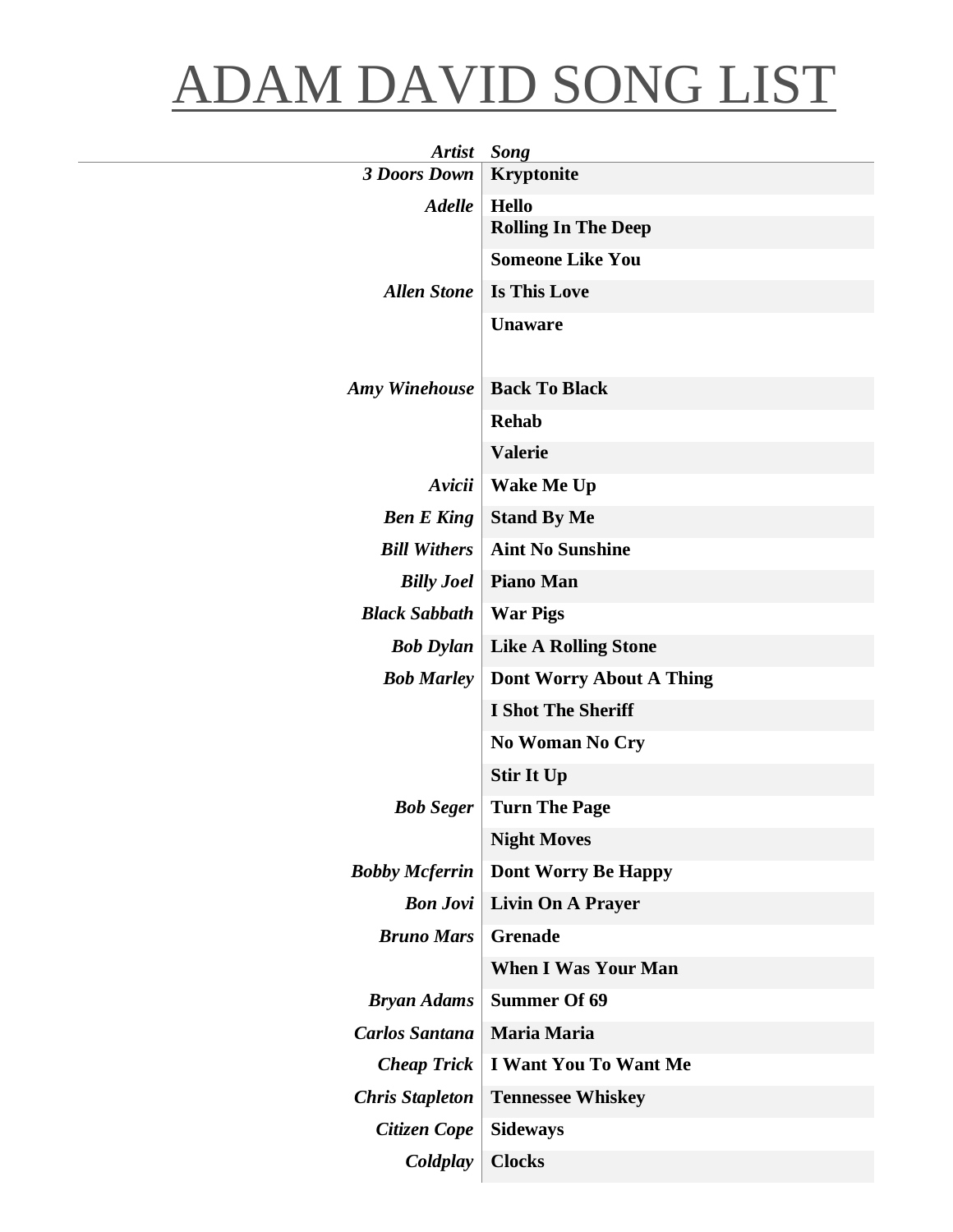|                                     | Viva La Vida                                |
|-------------------------------------|---------------------------------------------|
|                                     | <b>Yellow</b>                               |
| <b>Counting Crows</b>               | <b>Mr Jones</b>                             |
| <i>Cream</i>                        | <b>White Room</b>                           |
| <b>Creedence Clearwater Revival</b> | <b>Have You Ever Seen The Rain</b>          |
| <b>David Guetta</b>                 | <b>Titanium</b>                             |
| <b>Dobie Gray</b>                   | <b>Drift Away</b>                           |
| <b>Don Mclean</b>                   | <b>American Pie</b>                         |
| Eagles                              | <b>Hotel California</b>                     |
|                                     | <b>Take It Easy</b>                         |
| <b>Ed Sheeran</b>                   | <b>Thinking Out Loud</b>                    |
| <b>Eric Clapton</b>                 | <b>Change The World</b>                     |
|                                     | Layla                                       |
|                                     | <b>Nobody Knows You When Youre Down And</b> |
|                                     | Out                                         |
|                                     | <b>Tears In Heaven</b>                      |
| <b>Etta James</b>                   | At Last                                     |
| <i>Extreme</i>                      | <b>More Than Words</b>                      |
| <b>Fleetwood Mac</b>                | Landslide                                   |
| Foreigner                           | <b>Cold As Ice</b>                          |
| <b>Foster The People</b>            | <b>Pumped Up Kicks</b>                      |
| <b>Frank Sinatra</b>                | <b>Fly Me To The Moon</b>                   |
|                                     | <b>Girl From Ipanema</b>                    |
| <b>Fun</b>                          | We Are Young                                |
| <b>Gavin Degraw</b>                 | <b>I Dont Want To Be</b>                    |
| <b>Gnarls Barkley</b>               | <b>Crazy</b>                                |
| Gorillaz                            | <b>Clint Eastwood</b>                       |
| Gotye                               | <b>Somebody That I Used To Know</b>         |
| <b>Grateful Dead</b>                | <b>Casey Jones</b>                          |
|                                     | <b>Franklins Tower</b>                      |
| <b>Green Day</b>                    | <b>Good Riddance Time Of Your Life</b>      |
| <b>Guns N' Roses</b>                | <b>Sweet Child O Mine Live</b>              |
| <b>Incubus</b>                      | <b>Drive</b>                                |
|                                     | <b>Pardon Me</b>                            |
| Israel Kamakawiwo'ole               | <b>Somewhere Over The Rainbow What A</b>    |
|                                     | <b>Wonderful World</b>                      |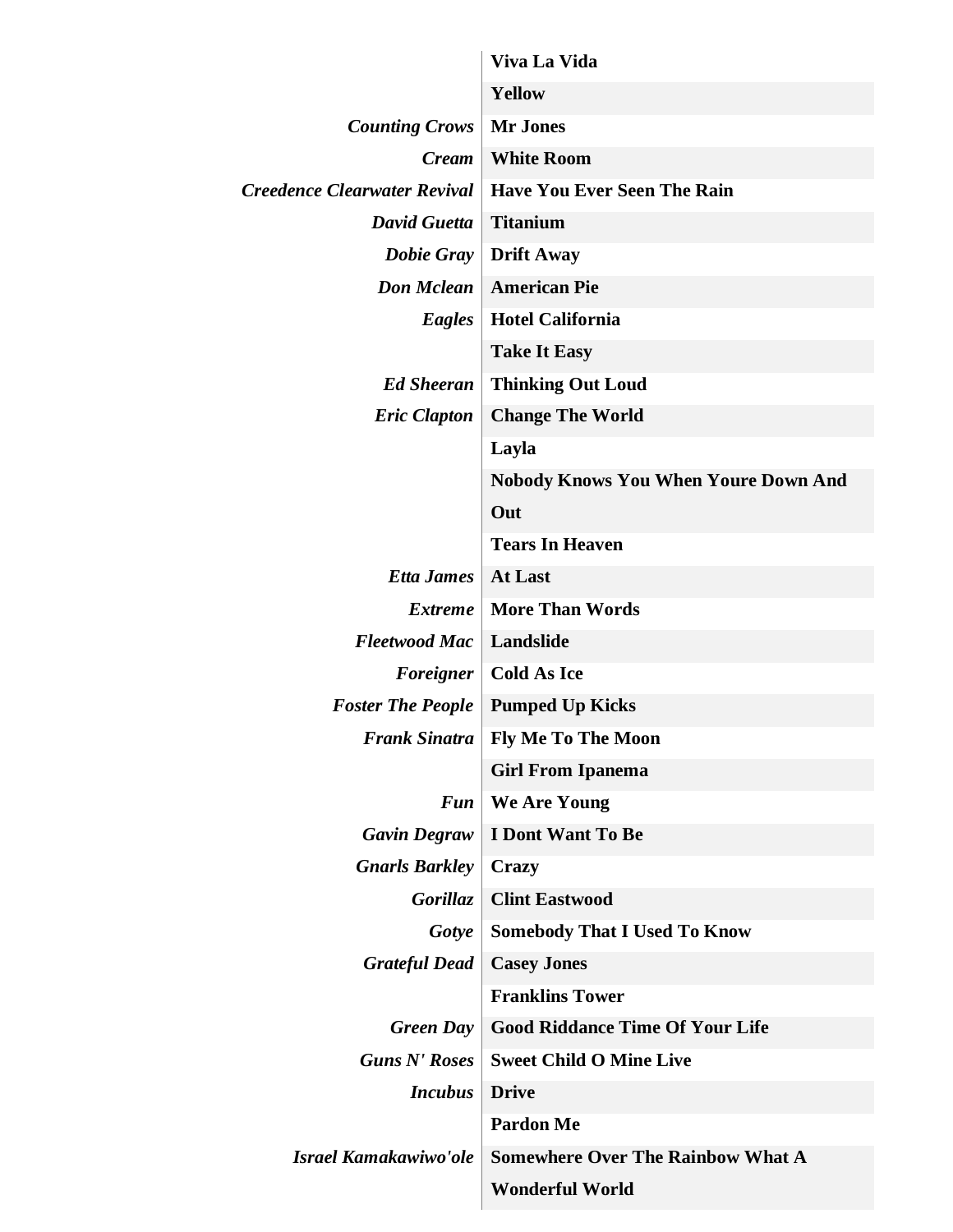| Jack Johnson                  | <b>Banana Pancakes</b>                |
|-------------------------------|---------------------------------------|
|                               | <b>Better Together</b>                |
| <b>Jane's Addiction</b>       | <b>Jane Says</b>                      |
| <b>Jason Mraz</b>             | <b>Im Yours</b>                       |
| <b>Jeff Buckley</b>           | Hallelujah                            |
| <b>Jet</b>                    | Are You Gonna Be My Girl              |
| Jimi Hendrix                  | <b>All Along The Watchtower</b>       |
|                               | <b>Foxy Lady</b>                      |
|                               | <b>Red House</b>                      |
|                               | <b>The Wind Cries Mary</b>            |
| <b>Jimmy Buffett</b>          | Margaritaville                        |
| Jimmy Cliff $\vert$           | <b>I Can See Clearly Now</b>          |
| <b>Jimmy Eat World</b>        | <b>The Middle</b>                     |
| Joan Jett                     | <b>I Love Rock N Roll</b>             |
| <b>John Cougar Mellencamp</b> | <b>Jack And Diane</b>                 |
| <b>John Denver</b>            | <b>Country Roads</b>                  |
|                               | <b>Rocky Mountain High</b>            |
| <b>John Legend</b>            | All Of Me                             |
|                               | <b>Ordinary People</b>                |
| <b>John Lennon</b>            | Imagine                               |
| <b>John Mayer</b>             | <b>Daughters</b>                      |
|                               | <b>Gravity</b>                        |
|                               | <b>I Dont Need No Doctor</b>          |
|                               | <b>Neon</b>                           |
|                               | <b>Waiting On The World To Change</b> |
| <b>Johnny Cash</b>            | <b>Ring Of Fire</b>                   |
| <b>Journey</b>                | <b>Dont Stop Believin</b>             |
| <b>Julia Michaels</b>         | <b>Issues</b>                         |
| <b>Justin Bieber</b>          | <b>Love Yourself</b>                  |
| <b>Justin Timberlake</b>      | <b>Suit Tie</b>                       |
| <b>Kansas</b>                 | <b>Dust In The Wind</b>               |
| <b>Kings Of Leon</b>          | <b>Use Somebody</b>                   |
| Lady Antebellum               | <b>Need You Now</b>                   |
| <b>Led Zeppelin</b>           | <b>Babe Im Gonna Leave You</b>        |
|                               | <b>Over The Hills And Far Away</b>    |
|                               | <b>Stairway To Heaven</b>             |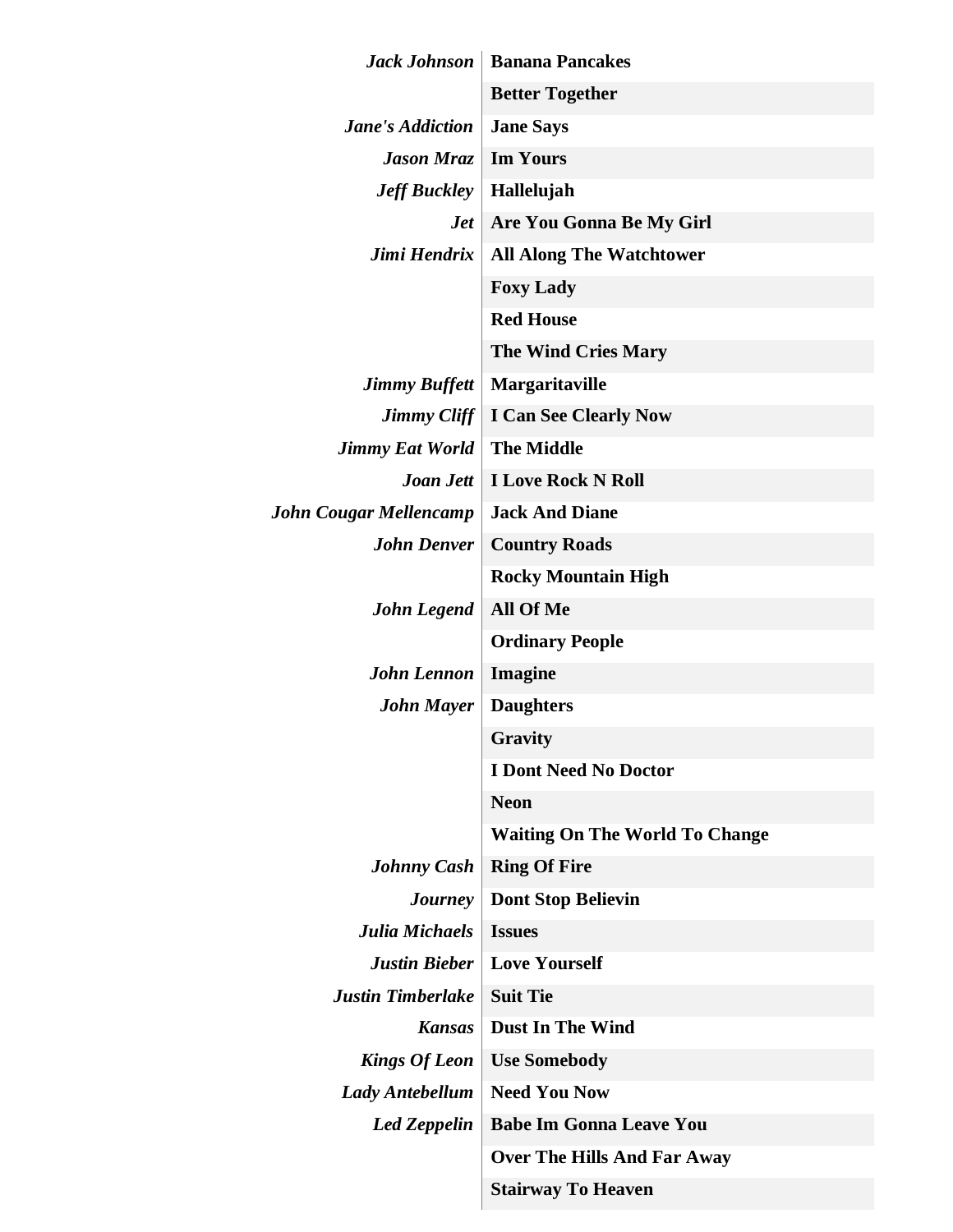|                               | <b>Whole Lotta Love</b>              |
|-------------------------------|--------------------------------------|
| Lenny Kravitz                 | Are You Gonna Go My Way              |
| <b>Lorde</b>                  | <b>Royals</b>                        |
| Lynyrd Skynyrd                | <b>Free Bird Intro</b>               |
|                               | <b>Sweet Home Alabama</b>            |
| Magic!                        | <b>Rude</b>                          |
| <b>Maroon 5</b>               | <b>Secret</b>                        |
|                               | <b>She Will Be Loved</b>             |
|                               | <b>Sunday Morning</b>                |
| <b>Metallica</b>              | <b>Nothing Else Matters</b>          |
| <b>Michael Jackson</b>        | <b>Billie Jean</b>                   |
|                               | <b>Thriller</b>                      |
| <b>Mumford And Sons</b>       | <b>I Will Wait</b>                   |
| <b>Neil Diamond</b>           | <b>Sweet Caroline</b>                |
| <b>Neil Young</b>             | <b>Southern Man</b>                  |
| Nirvana                       | <b>Come As You Are</b>               |
| <b>Norah Jones</b>            | Dont Know Why                        |
| <b>Oasis</b>                  | Wonderwall                           |
| <b>Old Crow Medicine Show</b> | <b>Wagon Wheel</b>                   |
| <b>Otis Redding</b>           | <b>Sittin On The Dock Of The Bay</b> |
| <b>Pearl Jam</b>              | <b>Black</b>                         |
|                               | <b>Jeremy</b>                        |
| <b>Peter Frampton</b>         | <b>Baby I Love Your Way</b>          |
| <b>Pink Floyd</b>             | <b>Another Brick In The Wall</b>     |
|                               | <b>Wish You Were Here</b>            |
| <b>Prince</b>                 | <b>Kiss</b>                          |
|                               | <b>Purple Rain</b>                   |
| <b>Procol Harum</b>           | <b>A Whiter Shade Of Pale</b>        |
| <b>Radiohead</b>              | <b>Creep</b>                         |
|                               | <b>Karma Police</b>                  |
| <b>Randy Newman</b>           | <b>Feels Like Home</b>               |
| <b>Ray Charles</b>            | <b>I</b> Got A Woman                 |
| Ray Lamontagne                | <b>Trouble</b>                       |
| <b>Red Hot Chili Peppers</b>  | <b>Californication</b>               |
| <b>Rihanna</b>                | <b>Stay</b>                          |
| <b>Rob Thomas</b>             | <b>Smooth</b>                        |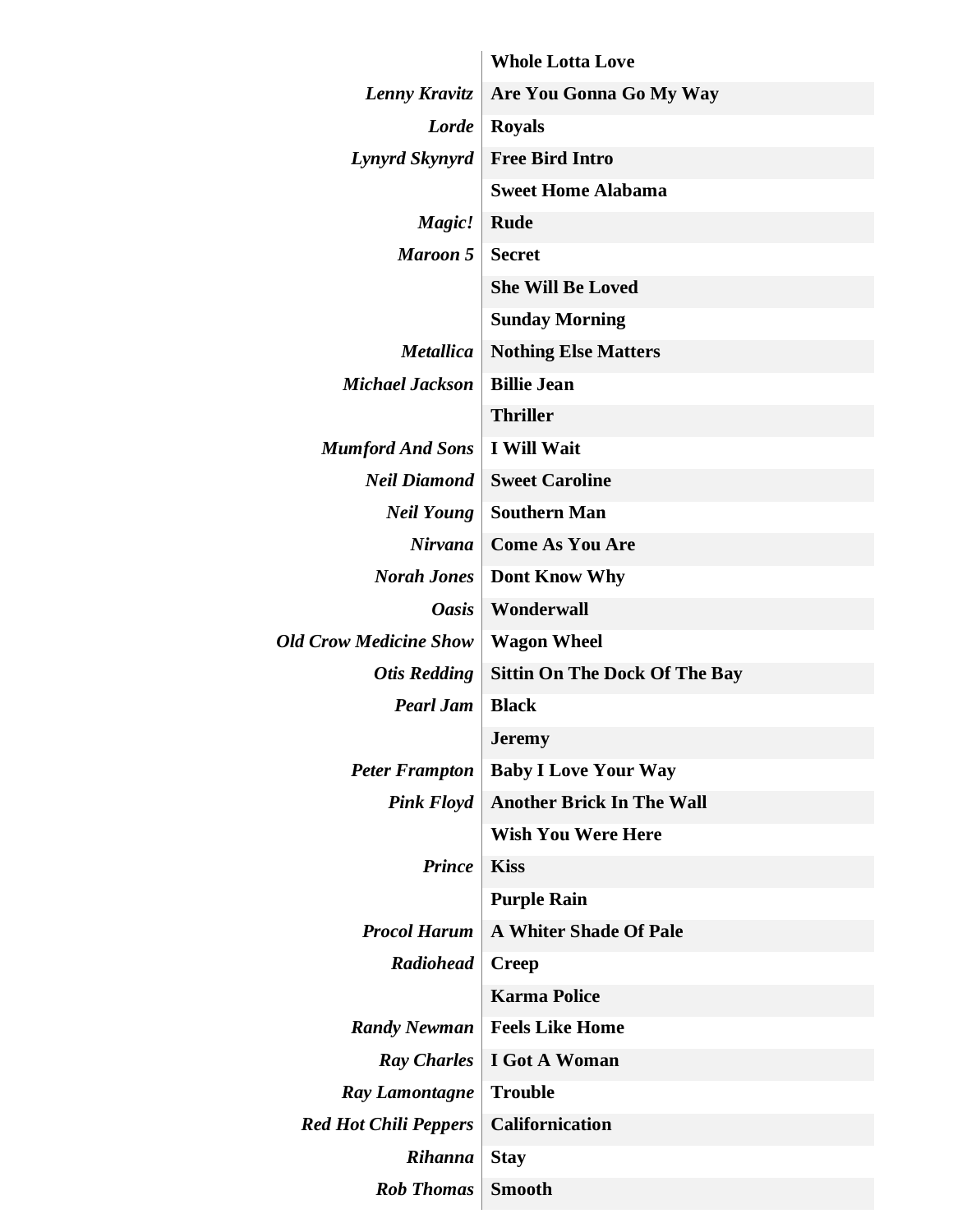| Roberta Flack                   | <b>Killing Me Softly</b>            |
|---------------------------------|-------------------------------------|
| <b>Sam Cooke</b>                | <b>A Change Is Gonna Come</b>       |
| <b>Sam Smith</b>                | <b>Stay With Me</b>                 |
| <b>Shinedown</b>                | <b>Simple Man</b>                   |
| <b>Stevie Ray Vaughan</b>       | <b>Pride And Joy</b>                |
| <b>Stevie Wonder</b>            | <b>Higher Ground</b>                |
|                                 | <b>Superstition</b>                 |
| <b>Sting</b>                    | <b>Fields Of Gold</b>               |
| <b>Stone Temple Pilots</b>      | <b>Plush</b>                        |
| <b>Sublime</b>                  | <b>Badfish</b>                      |
|                                 | <b>What I Got</b>                   |
| <b>Supertramp</b>               | <b>Give A Little Bit</b>            |
| <b>Taylor Swift</b>             | <b>Bad Blood</b>                    |
| <b>Tesla</b>                    | <b>Signs</b>                        |
| <b>The Allman Brothers Band</b> | <b>Melissa</b>                      |
|                                 | <b>Ramblin Man</b>                  |
|                                 | <b>Whipping Post</b>                |
| <b>The Animals</b>              | <b>House Of The Rising Sun</b>      |
| <b>The Band</b>                 | <b>The Weight</b>                   |
| <b>The Beatles</b>              | <b>A Hard Days Night</b>            |
|                                 | <b>Blackbird</b>                    |
|                                 | <b>Hey Jude</b>                     |
|                                 | Let It Be                           |
|                                 | Norwegian Wood                      |
|                                 | <b>Rocky Raccoon</b>                |
|                                 | <b>While My Guitar Gently Weeps</b> |
|                                 | <b>Yesterday</b>                    |
| <b>The Black Crowes</b>         | <b>Hard To Handle</b>               |
| <b>The Clash</b>                | <b>Rock The Casbah</b>              |
| <b>The Cure</b>                 | <b>Love Song</b>                    |
| <b>The Doobie Brothers</b>      | <b>Listen To The Music</b>          |
|                                 | <b>Long Train Runnin</b>            |
| <b>The Doors</b>                | <b>Roadhouse Blues</b>              |
| <b>The Lumineers</b>            | <b>Ho Hey</b>                       |
| <b>The Police</b>               | <b>Every Breath You Take</b>        |
| <b>The Rolling Stones</b>       | Angie                               |